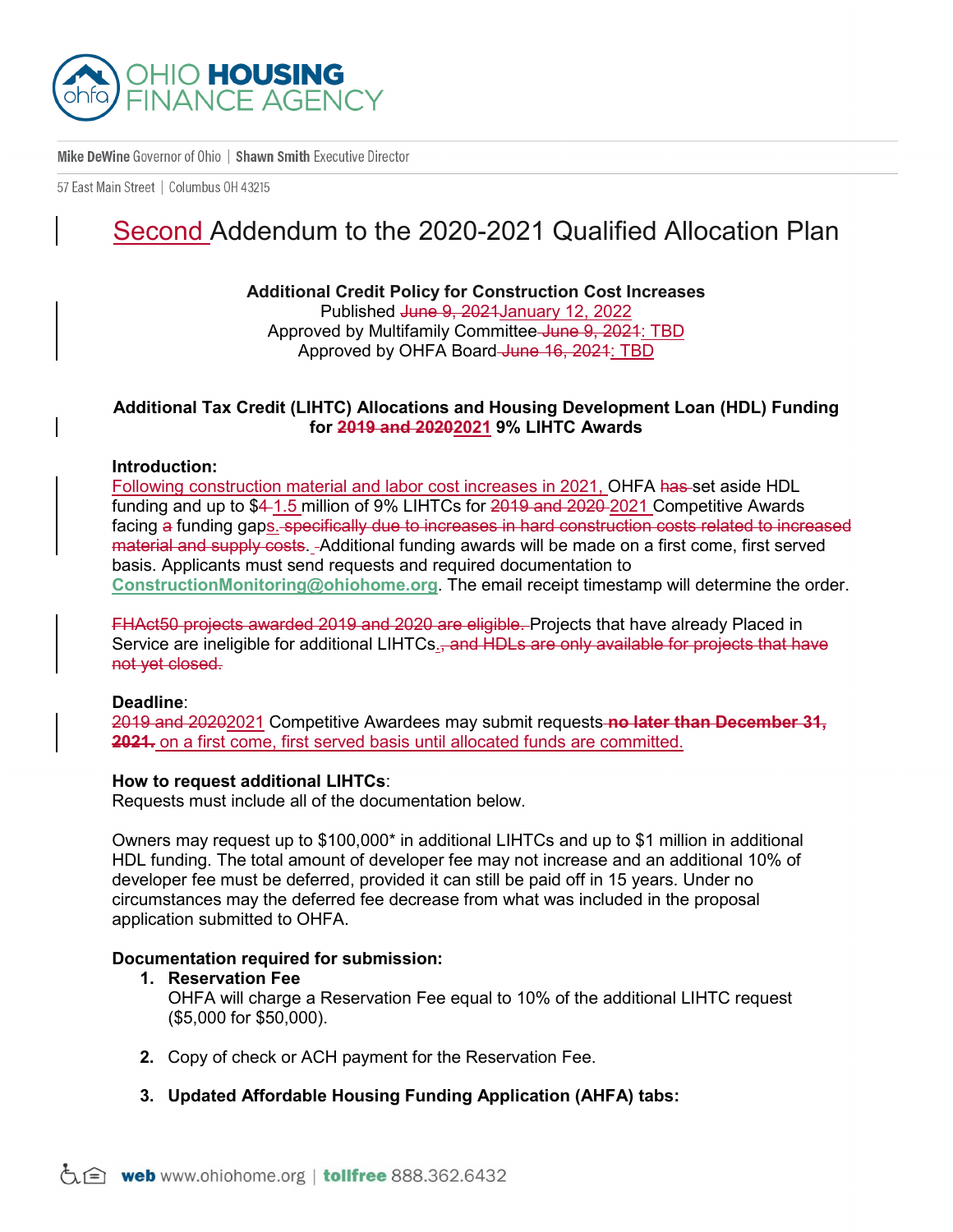- Project Details
- Budget and Costs
- Housing Credits
- Cash Flow
- Developer Fee
- **4.** Finalized construction bid(s).
- **5.** Final equity commitment letter(s) reflecting the additional LIHTC amount and/or additional HDL.

# **6. Formal Request Memo and Narrative**

The following information must be included in a narrative request:

- **1. Formal Request**: A formal request for the increase, including a specific amount of additional tax LIHTCs and/or HDL and a statement certifying the additional funding being requested only covers increases in hard construction costs.
- **2. Funding Gap Details**: Applicant must detail the current funding gap based on the original LIHTC award, updated development costs, and updated non-LIHTC sources. Describe attempts to increase equity pricing from the submitted core application, increase loan amounts, and/or secure other sources of funding.
- **3. Uses Update**: Note the changes (\$) in the Total Construction Hard Costs and Total Developments costs as compared to the original application submission, a detailed breakdown of the Hard Construction Cost increases and narrative explanation of the cause(s).
- **4. Sources Update**: Detail the change in Sources of Funds. How much additional funding has been raised since initial application to fund the cost increases?
	- non-LIHTC sources that have increased since initial application
	- increased equity based off the original award
- **5. Timeline to Closing**: The projected timeline to closing and construction commencement (if closing/commencement has not yet occurred).

# **Ramifications for the 2022 or 2023 9% Competitive Round:**

For each additional \$1 of LIHTC awarded, the applicable *Development Team* LIHTC award limit will be reduced by 1.5X in the upcoming 2022-2023 9% Competitive Round, or 2023-2024 for those not applying next year. "Development Team" means the General Partner, Developer, Consultant Principal(s) thereof and any Project Team member holding a 20% or greater interest in the Developer or General Partner entities. Development teams already allocated additional LIHTC under the first addendum may elect to defer the award limit deduction until 2023 or divide the reduction over 2022 and 2023 rounds.

The reduction will not be pro-rated based off percentage interest in each entity and will be applied equally to each Project Team member's limits. For example, an additional \$100,000 will reduce the Project Team's award limitations by \$150,000 (a credit award limitation of \$2,500,000 would go down to \$2,350,000). There are no negative points or score ramifications.